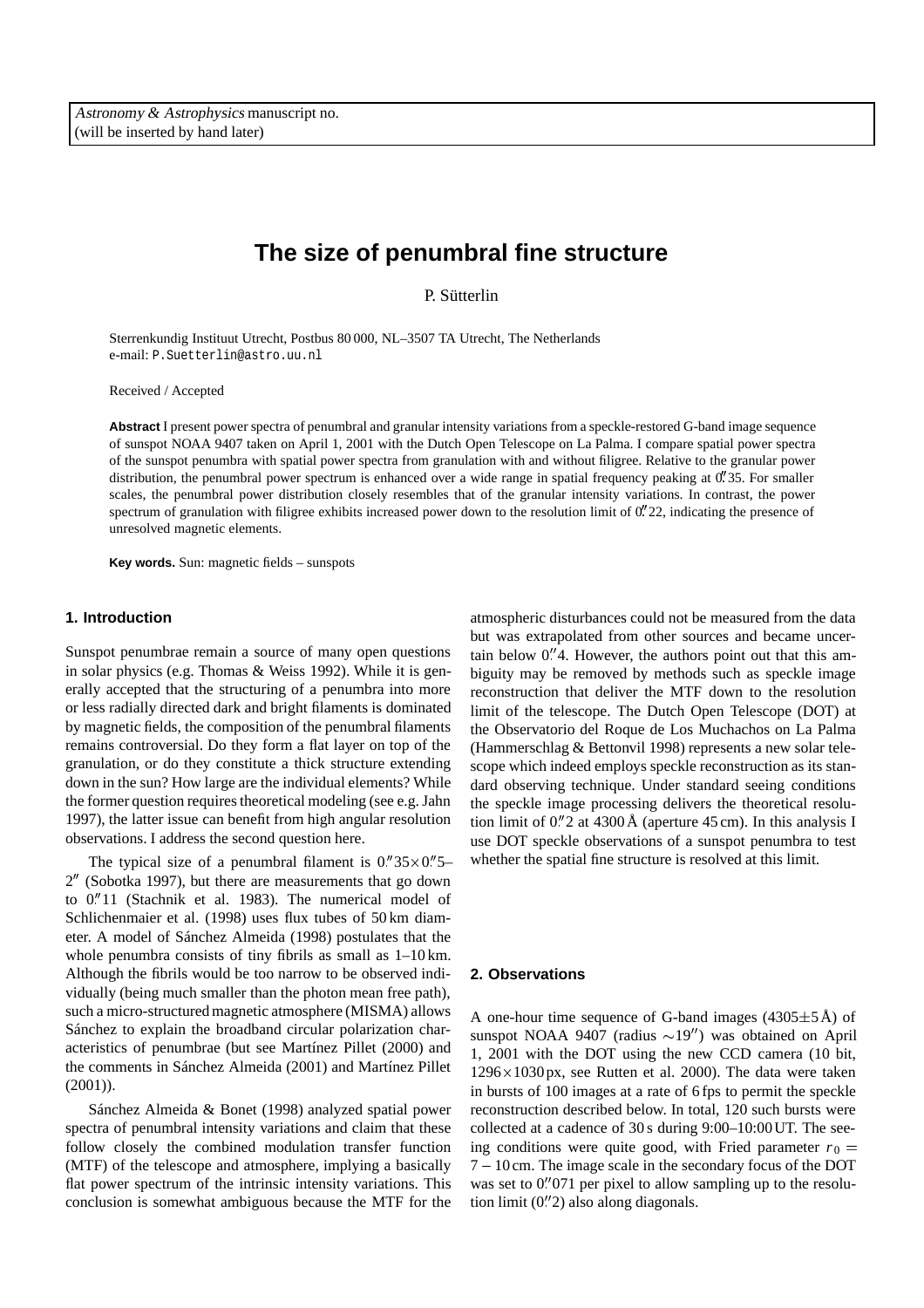

**Figure 1.** Example of a speckle-reconstructed image of NOAA 9407. The position of the spot was N11 E21 ( $\mu$  = 0.89), the arrow marks the direction towards disk center. The inset in the lower right is an enlargement of the granular area containing filigree that is marked in the main image. The dash measures 1 arcsecond.

# **3. Data reduction**

# 3.1. Speckle masking

The first step in the data reduction was speckle reconstruction through treating the individual bursts with the speckle masking algorithm (Weigelt & Wirnitzer 1983; von der Lühe 1984). This method requires a burst of many frames that show the same object with varying atmospheric distortion in order to sample the seeing. The frames of one such burst are combined using a model for the atmospheric influence (Korff 1973) and a statistical approach for summing the Fourier phases in a bispectrum (Lohmann et al. 1983) into a single image that is free of atmospheric influence and is also corrected for the theoretical modulation transfer function (MTF) of the telescope, based on the actual aperture including all secondary-focus obstructions but without optical aberrations. The restriction is that the frames in each burst have to be collected before the object changes. For the solar photosphere this implies that the burst must be completed within the time span in which a solar disturbance crosses a telescope resolution element. Permitting horizontal velocities of a few km/s, the size of the pixel size, which corresponds to 50 km on the sun, limits the burst duration to about 15 seconds. At 6 fps frame rate this allows bursts of 100 frames. At reasonable seeing conditions (Fried parameter  $r_0 \ge 6$  cm) this number suffices to obtain reconstructions close to the diffraction limit. At yet better seeing ( $r_0 \ge 10 \text{ cm}$ ) the reconstruction is complete, revealing structures down to the resolution limit of the optic. The reconstruction also quantifies the value of the Fried parameter  $r_0$  during each burst.

Burst-mode image acquisition and subsequent speckle reconstruction have been selected to be the standard observing mode of the DOT. Speckle-restored movies of this (and other) time sequences are available on the DOT website<sup>1</sup>.

I selected the image with the highest Fried parameter  $r_0$ in the sequence for further investigation. It is shown in Fig. 1 and it had  $r_0 = 10$  cm. The inset at the lower right shows a magnification of an area containing filigree to demonstrate that the reconstruction reveals fine structure down to the telescope's diffraction limit.

<sup>1</sup> http://dot.astro.uu.nl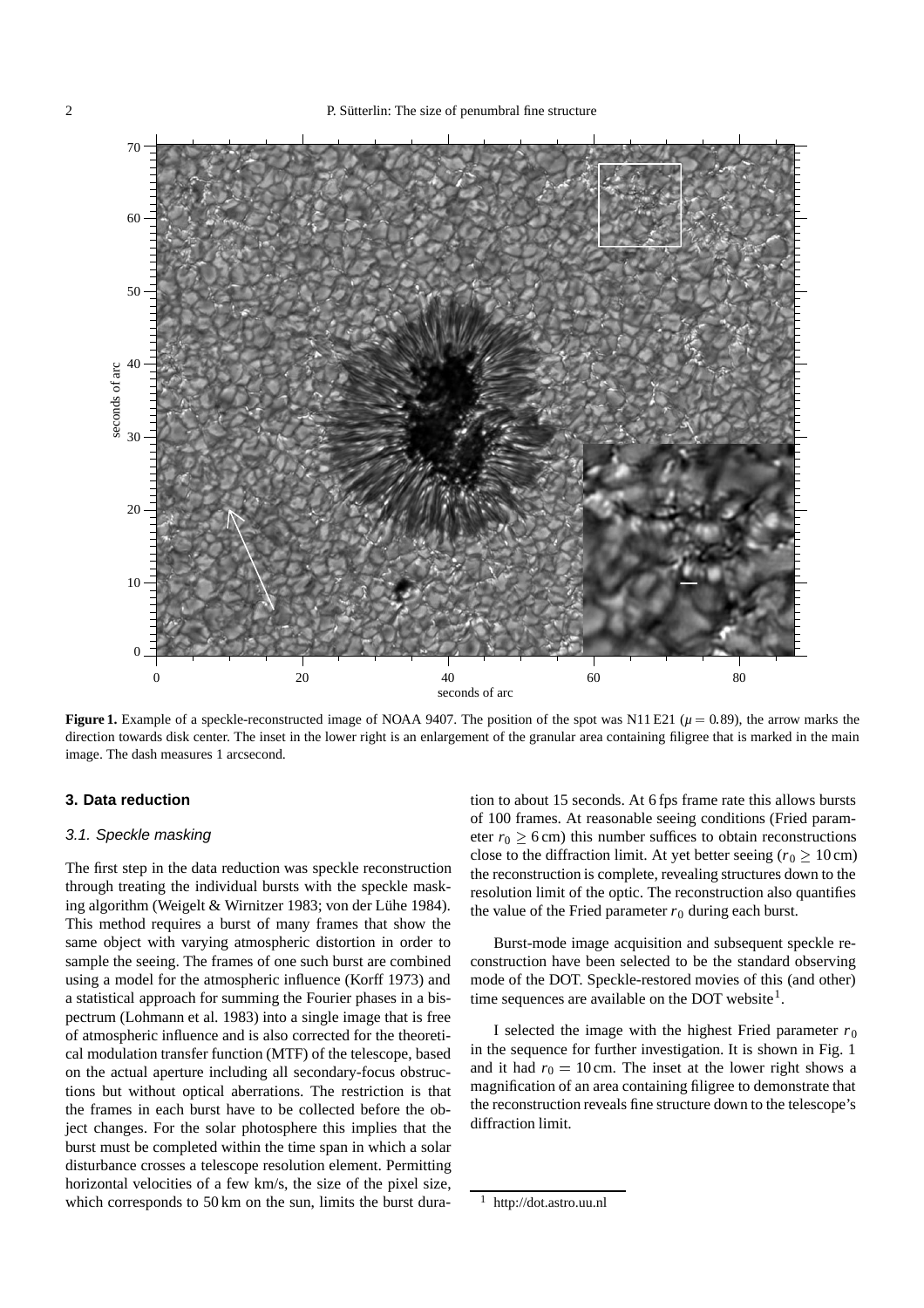

**Figure 2.** Sunspot image after correction for geometrical distortion. The superimposed curves indicate the positions of the slices.

# 3.2. Interference filtering

Close inspection of the data showed that an electronic interference in the read-out system of the CCD camera introduced spurious high frequency variations in the data. This signal is constrained to wave numbers higher than approximately  $39$  Mm<sup> $-1$ </sup>. Therefore a low-pass filter with that cut-off was applied to the data, slightly reducing the actual resolution limit to 0<sup>"</sup>22.

#### 3.3. Geometrical corrections

The sun being spherical produces clinching of solar surface images along the radial direction by a factor  $\mu = \cos \theta$ , while the orthogonal direction remains unaffected (neglecting curvature and approximating solar polar coordinates by cartesian ones). For the position of the spot (N11 E21) this correction factor is  $\mu = 0.89$ . The angle between north and the direction towards disk center is  $156^\circ$ . I computed the corresponding transformation matrix and regridded the image using cubic interpolation. The resulting rhomb was then clipped back to a rectangle, slightly reducing the field. Figure 2 shows the destretched spot. The pixel size of  $0''07$  now covers the same geometrical size on the solar surface in both directions, i.e. 51.5 km.

# 3.4. Measuring power spectra

Penumbral filaments are radially oriented. In order to obtain information on their cross-sections one has to examine intensity variations along circular paths around the spot. Unfortunately, the spot is not circular and possesses some areas where the penumbra is irregular. I therefore used only partial circle paths and chose to use slices of constant length, so that the opening angle of the sector decreases with increasing radius. The positions of the selected slices are shown in Fig. 2. The intensity along each arc was interpolated from the image using a constant step width corresponding to 1 pixel, again using cubic

interpolation. I used seven slices in the penumbra to evaluate spatial power spectra. Seven more arc-shaped slices are located in the relatively quiet sunspot moat for comparison with standard granulation behavior. Straight cuts that sample more active granulation were taken in a region that contains filigree (at the upper right of the spot).

An apodisation window was applied for the computation of the power spectra to remove the influence of non-periodic boundary conditions. I used a simple cosine falloff over the outer 10% of each segment. The data sampling is fine enough to fully cover the resolution of the telescope, so that there are no aliasing effects.

Polynomic interpolation of data before computing a power spectrum tends to produce spurious signals. This can be seen in Fig. 3: beyond the cut-off frequency of the telescope the power spectrum of the granulation with filigree, which was not interpolated on circular paths, drops down, while for the interpolated ones it stays at approximately  $10^{-8}$ . This artificial signal is however much smaller than the measured values and therefore does not influence the results.

# **4. Results**

Figure 3 shows the power spectra along the selected slices, split between the three types of area. There are no distinctive differences between the different paths in each area type, so all power values are plotted with the same symbol. The diamonds are the averages over the different slices, with the solid curve a smoothed fit. Each plot also repeats the fits from the other two panels to facilitate comparisons.

None of the three power spectra show evidence of constancy with frequency but they all exhibit a steady decline out to the resolution limit  $(0.722)$  without apparent flattening. The shape and slope of the power spectrum of granulation without filigree match the result of previous investigations that also used image reconstruction (von der Lühe & Dunn 1987; Wilken et al. 1997; Sánchez Cuberes et al. 2000).

Compared to the power spectrum of the quiet granulation, the penumbral power spectrum shows a region of enhanced power in the range between 13 and 32  $\text{Mm}^{-1}$  with a broad maximum at  $25 \text{ Mm}^{-1}$ , corresponding to a structure size of 0 35. This value coincides with the width given by Sobotka (1997) as the typical size of penumbral filaments. For higher wavenumbers  $(k > 32$ Mm<sup>-1</sup>) the power spectra of the penumbral filaments and the quiet granulation are identical.

One might argue that the steady decline is due to incomplete restoration or imperfections in the numerical treatment. However, the active granulation containing filigree deviates from this behavior and exhibits clearly increased power up to  $38 \text{ Mm}^{-1}$  where the low pass filter sets in. This proves that the reconstruction indeed does uncover structures out to the resolution limit, if they are present. Assuming that this excess of power continues towards higher wave-numbers one can infer that the size of the filigree is below the resolution limit. This suggestion is strengthened by inspecting single bright points in the inset in Fig. 1: these are circular and closely resemble the Airy function of the telescope for point objects.